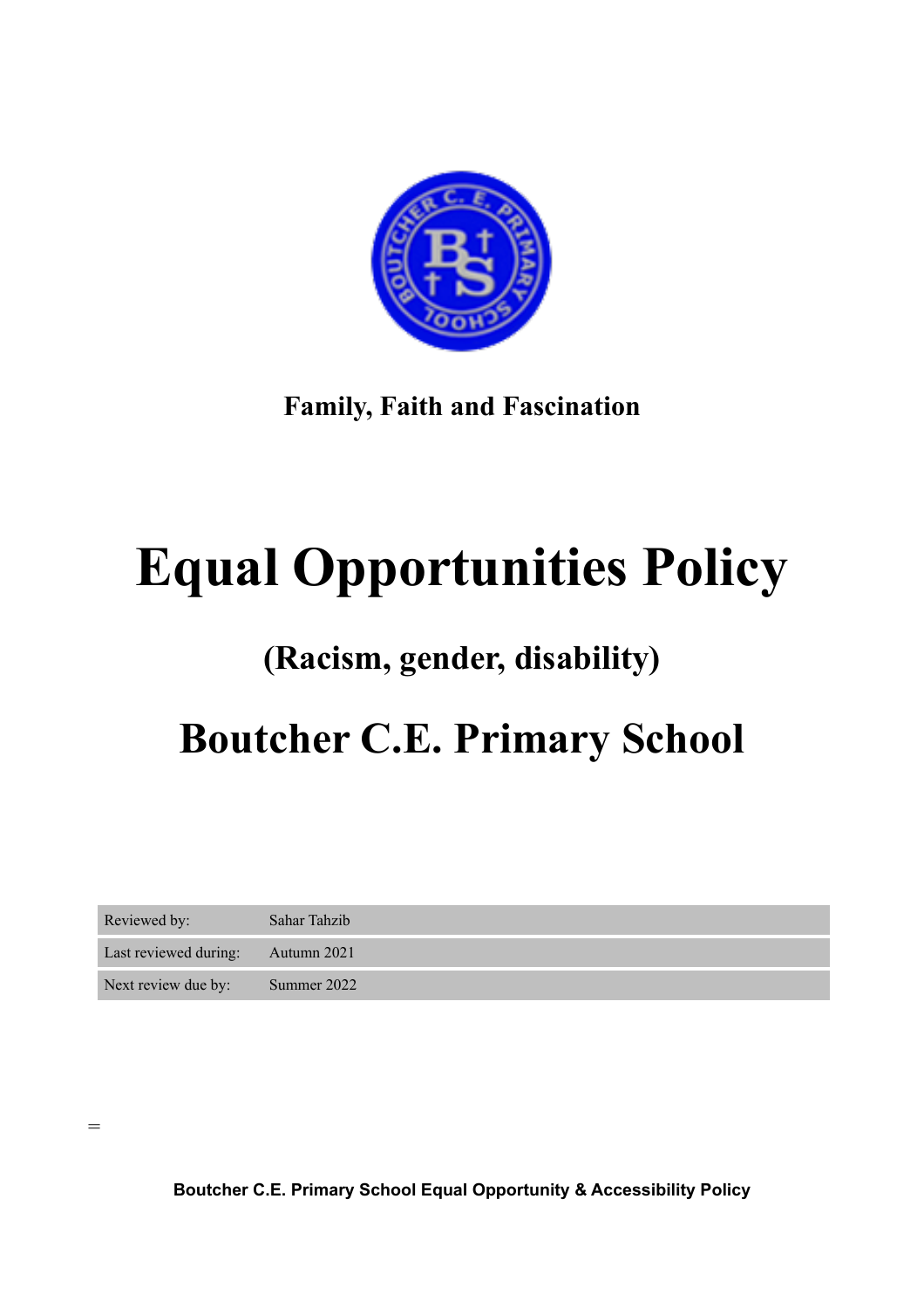#### **Introduction**

At Boutcher CE School, we recognise that children are growing up in a diverse multicultural and multiracial society and we truly believe that everyone has the right to be respected and the responsibility to respect others.

As a Christian school we have a particular duty to nurture all individuals as children of God and to ensure they feel safe.

Boutcher CE School stands against racism and all forms of discrimination on the grounds of ethnic origin, religion, gender, Special Educational Need or disability.

We are committed to giving all our children every opportunity to achieve the highest of standards. We do this by taking account of pupils' varied experiences and needs. We offer a broad and balanced curriculum, and have high expectations of all children. The achievements, attitudes and well-being of all our children matter. This Equal Opportunities Policy extends to adults: staff, parents and carers.

 This policy is in accordance with The Equality Act 2010, which replaced all previous legislation in relation to equal opportunities. In line with that legislation, it seeks to ensure that this school provides equal opportunity for all children and adults, giving due regard to groups with 'protected characteristics', in terms of gender, race, disability, sexual orientation, religion/belief, age, gender reassignment, pregnancy/maternity and marriage/civil partnership, in accordance with the Act.

#### **Aims**

-We aim to act positively and have due regard to the need to challenge and eliminate unlawful discrimination within both our school and our community.

-to promote justice, equality of opportunity and fair treatment for all and thereby allow all pupils, to achieve the level of success and self-respect which they deserve, whilst retaining their identity.

-To instil in pupils an awareness of racism, prejudice, discrimination and to establish an environment where school becomes effective in reducing prejudice and raising self-esteem.

- We aim not to discriminate against anyone, be they staff, pupil or parent, on the grounds of gender, race, disability, sexual orientation, religion/belief, and age, level of educational need or background.

-We aim to promote the principle of fairness, justice and tolerance for all through the education that we provide in our school. (We recognise that doing this may entail treating some pupils differently, in accordance with any Special Educational Need they may have)

-We seek to ensure that all pupils have equal access to the full range of educational opportunities provided by the school.

-We strive to remove any forms of indirect discrimination that may form barriers to learning for some groups of pupils.

-We aim to ensure that all recruitment, employment, promotion and training processes are fair to all, and provide opportunities for everyone.

-We aim to challenge personal prejudice and stereotypical views whenever they occur and deal with them accordingly. (This may be as a staff team, with parents and/or the local community)

-We value each pupil's worth, celebrating the individuality and cultural diversity of our school community, and showing respect for all. Our values are underpinned by our love and devotion to God.

-We aim to promote positive images and an understanding of a variety of cultures, race, gender etc. so that children are aware that prejudice and stereotyping are often caused by poor self-image and also aware of the relationship between that and ignorance. Through positive educational experiences, and support for each individual's legitimate point of view, we aim to promote positive social attitudes and respect for all.

-To provide a safe and welcoming place for all of its members.

-to support the Local Education Authority in its equal opportunities policies and guidance and to take the appropriate action to deal with any form of discrimination.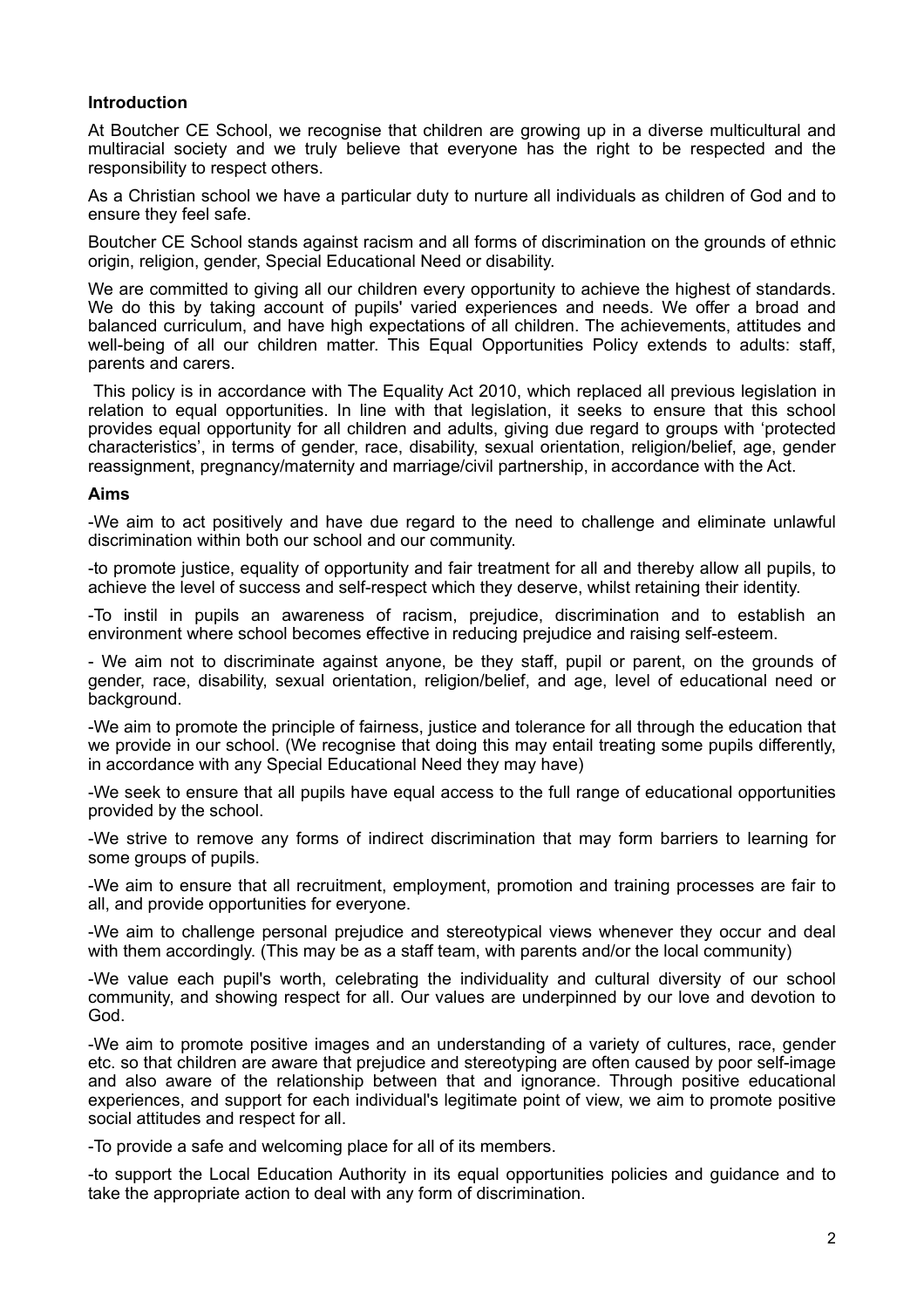-to use self-evaluation by whole school discussion to assess the implementation of this policy.

-all subject co-ordinators will continually review their schemes of work with respect to content, methodology, aims and resources.

#### **Equality objectives**

These will be reviewed annually.

#### **Equality Objective 1**

To ensure that our staff have the appropriate knowledge and training about good equalities practice so that we can ensure that our curriculum is diverse and accessible to all, that our behaviour management is fair and equal and that we can identify underachievement in all groups.

#### **Equality Objective 2**

To ensure that our curriculum reflects the rich diversities of the UK, our local area and of Boutcher in order to meet the needs of our children irrespective of race, gender, disability, sexual orientation and religion.

We will do this by:

- Ensuring topics and resources used reflect diversity<br>• Requierly reviewing and monitoring the curriculum to
- Regularly reviewing and monitoring the curriculum to ensure that topics and resources are up to date
- Ensuring that all children are accessing this diverse curriculum through high expectations and high-quality teaching to enable children to meet their full potential

#### **Equality Objective 3**

• To continue to promote equality of opportunity in enrichment activities.

We will do this by:

- Regularly monitoring the uptake of activities
- Ensuring that there is a range of activities to meet the needs of our diverse community<br>• Identifying and terrating groups with protocode eleganteriating to appure that have agu
- Identifying and targeting groups with protected characteristics to ensure they have equal access and increase their engagement

#### **Equality Objective 4**

To review our approach to behaviour management to ensure that there is no discrimination of those children with protected characteristics.

We will do this by:

- Reviewing our behaviour policy and practices
- Monitoring behaviour incidents and identifying any patterns and adapting our interventions appropriately
- Ensuring that our interventions meet the needs of all our children

#### **Equality Objective 5**

To work towards closing the attainment gap at greater depth in English and maths.

We will do this by:

• Ensuring all staff have the necessary information, training and resources to implement high quality lessons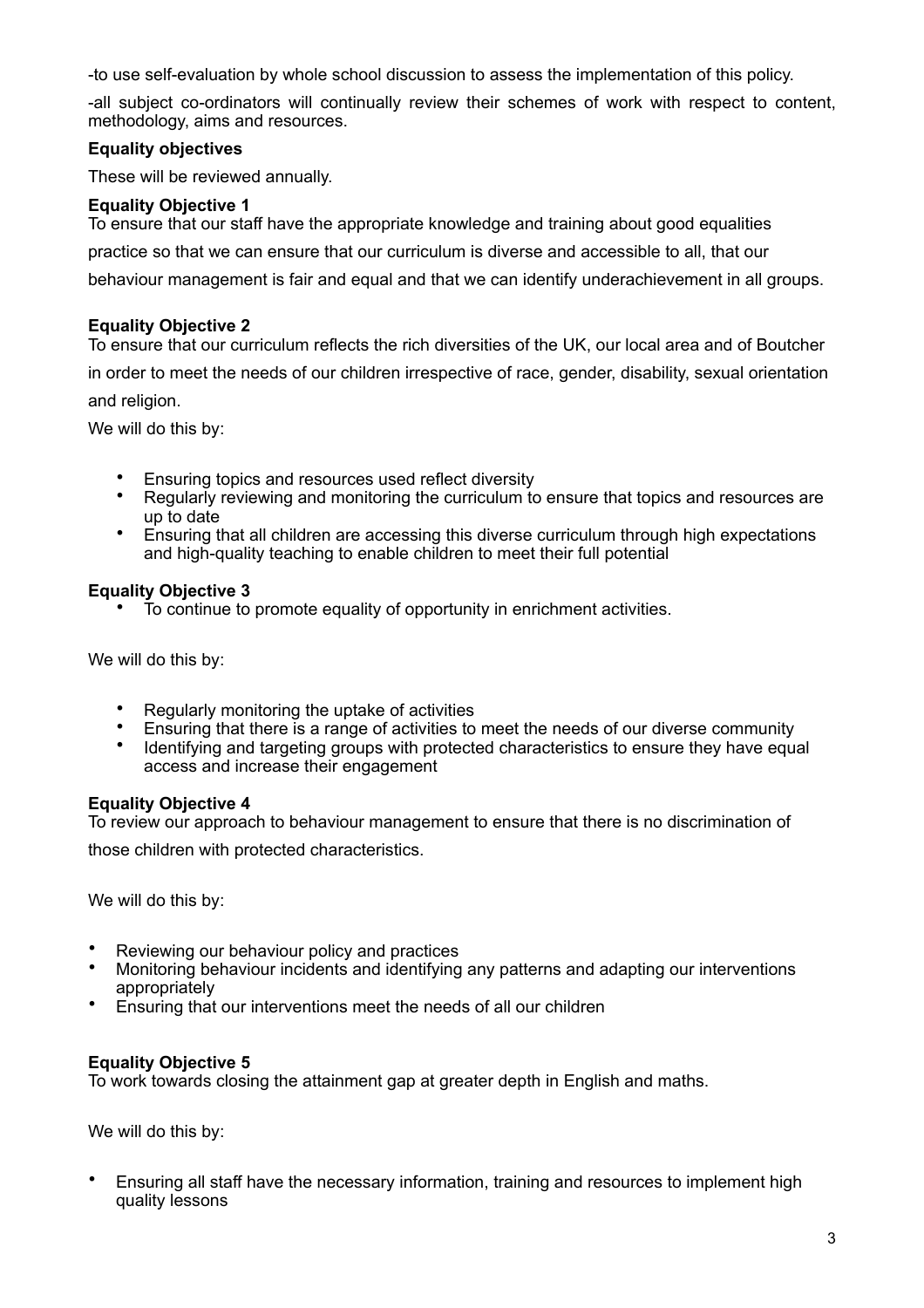- Regularly monitoring attainment through analysing data and tracking pupil progress
- Ensuring that appropriate early interventions are put in place where underachievement is identified
- •

#### **Racial equality**

In our school we will:

- strive to eliminate all forms of racism and racial discrimination;
- promote equality of opportunity, regardless of race, ethnicity or religion;

• promote good relations between people of different racial and ethnic groups; seek to educate pupils in a manner which promotes community cohesion in a multicultural society.

We do not tolerate any forms of racism or racist behaviour. Should a racist incident occur, we will deal with it in accordance with school procedures.

 We endeavour to make our school and its environment welcoming to all ethnic groups. We promote an understanding of diverse cultures through the topics studied by the children, and we reflect this in the displays of work shown around the school. (RE- world faith studies)

Our curriculum reflects the attitudes, values and respect that we have for all. So, for example, when children are learning about other world faiths, the children learn the importance of Diwali to Hindus and Eid for Muslims.

#### **Disability non-discrimination**

Some children in our school may have disabilities (visual impairment, deafness) We are committed to meeting the needs of these children, as we are to meeting the needs of all within the school. All reasonable steps are taken to ensure that these children are not disadvantaged compared with other children.

The school is committed to providing an environment that allows all children and adults full access to the school premises and to all areas of learning.

Teachers modify teaching and learning as appropriate for children with disabilities. For example, they may give additional time to complete certain activities, ensure access, modify teaching materials, or offer alternative activities if children are unable to manipulate tools or equipment.

Boutcher CE Primary has an ongoing commitment to review this policy according with the needs of the children attending our school and any new or updated government guidance.

We are committed to providing an accessible environment which values and includes all pupils, staff, parents and visitors regardless of their educational, physical, sensory, social, spiritual, emotional and cultural needs.

We are committed to challenging negative attitudes about disability and accessibility and to developing a culture of awareness, tolerance and inclusion.

#### **Gender equality**

We are committed to seeing all individuals and groups of pupils making the best progress possible in our school.

We continually monitor progress in relation to boys and girls and ensure that teachers and staff are doing all they can to ensure progress and attainment is the best it can be for all our pupils.

In EYFS, we aim to capture all children's interest in writing and encourage imaginative ideas from boys and girls.

We aim to make our school environment a place where children have positive role models, both male and female.

We instill a culture where we provide challenge, competition and short-term goals without stereotyping activities and subjects for boys or girls.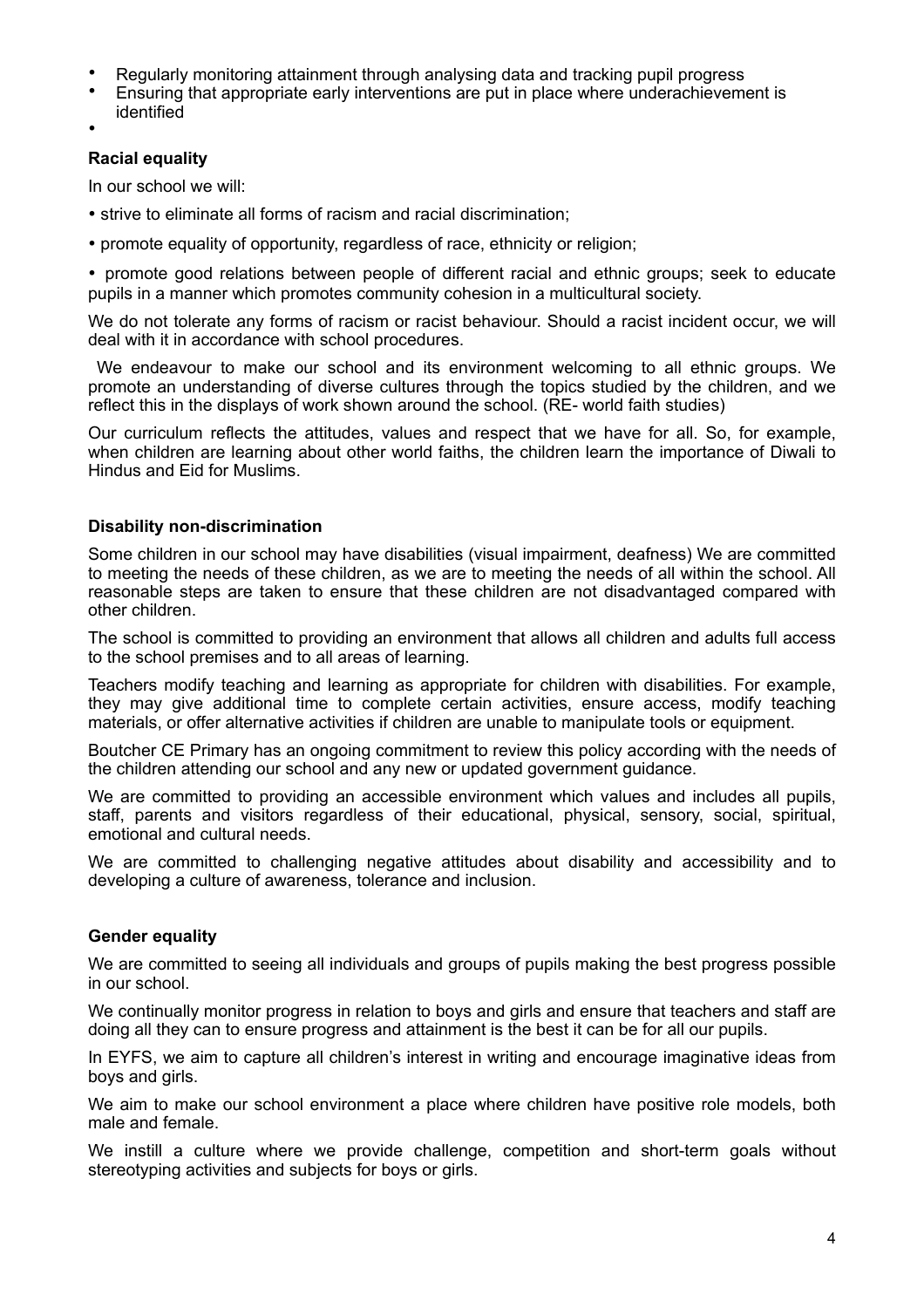We aim to minimise female stereotyping and we learn about female role models, for example, in the realms of science, technology and sport.

We ensure that we use praise and celebration of girls' achievements in those areas where they may traditionally achieve less well than boys (sport)

We realise that although gender is one of the key factors affecting educational performance, it affects different sub-groups of boys and girls in different ways. Social class, ethnic origin and local context are all strongly linked to the relative achievement of boys and girls. We also seek to ensure that policies designed to improve the attainment of one gender group does not do so at the expense of the other.

#### **Procedure**

#### **Action to be taken when discriminatory behaviour is suspected**

Help, support and counselling will be given as is appropriate to both the victims and those exhibiting the discriminatory behaviour. Following discussions with all persons involved, the following action will be taken:-

We support the **victims** in the following ways:

- by offering them an immediate opportunity to talk about the experience with their class teacher, or another teacher if they choose;
- by offering continuing support when they feel they need it;
- informing the victims' parents/carers:
- by taking one or more of the seven disciplinary steps described below to prevent more discriminatory behaviour.

We also discipline, yet try to help those exhibiting discriminatory behaviour in the following ways:

- by talking about what happened, to discover why they became involved;
- informing those exhibiting discriminatory behaviour's parents/carers;
- by continuing to work with those exhibiting racist behaviour in order to get rid of prejudiced attitudes as far as possible;
- by taking one or more of the disciplinary steps described below to prevent more discriminatory comments/behaviour.

#### **Disciplinary steps**

1. A verbal warning to stop offending by the Head teachers and/or Deputy or Assistant Head teacher

2. Adults involved to record any evidence or notes needed and handed to the Head teacher.

3. Parents/carers are informed

4. A behaviour report is issued which must be completed at each session, including playtimes, and monitored by the Head teacher/Deputy/Assistant Head teacher at regular intervals throughout the day. The length of time is set at the start

5. Exclusion from the school playground or classroom throughout the day.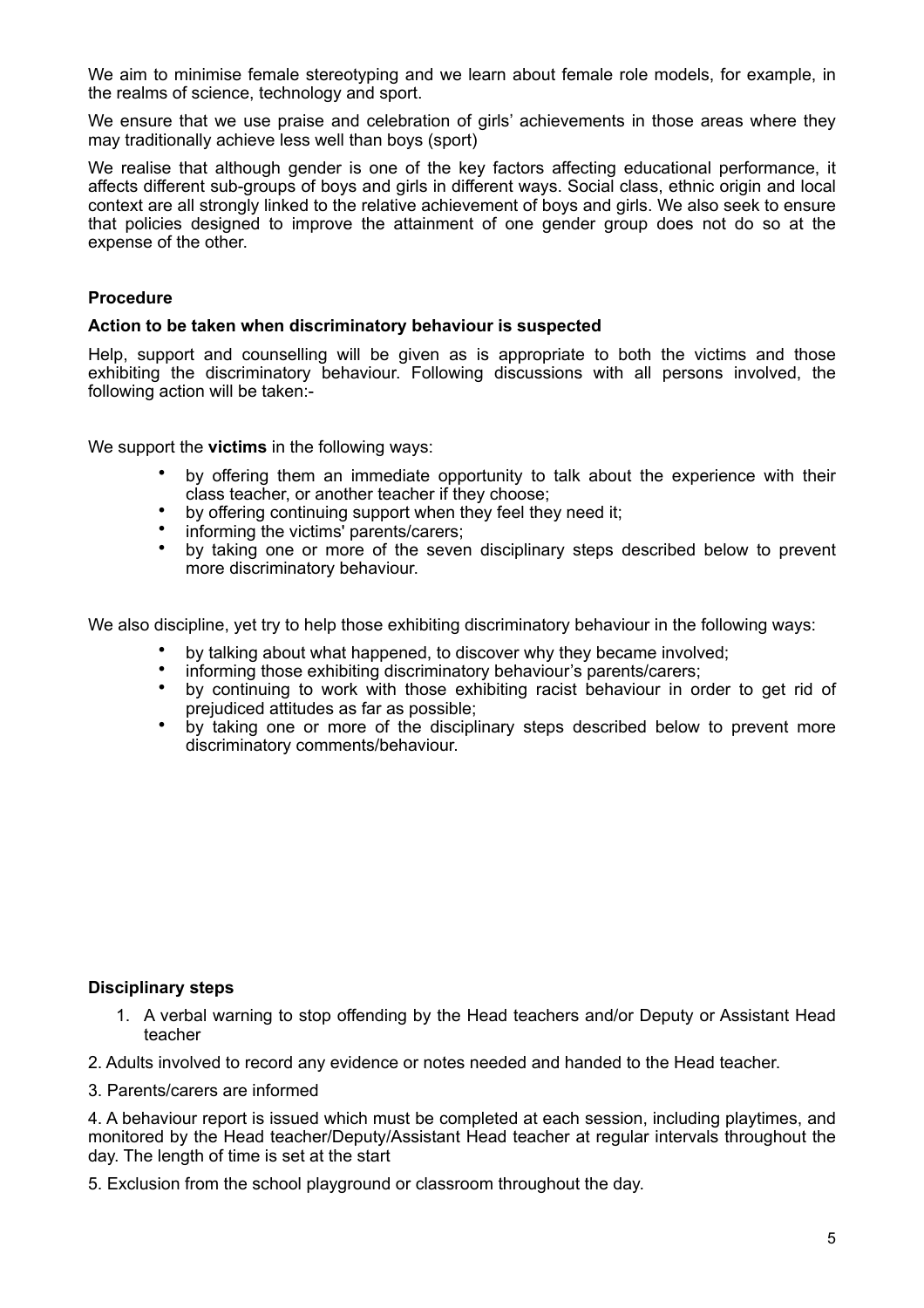- 6. Formal meeting with parents and the Head teachers
- 7. Exclusion from school for a fixed period. Parents have the responsibility of escorting the pupil to and from the school premises.
- 8. Exclusion from school for a major fixed period or an indefinite period. Parents have the responsibility of escorting the pupil to and from the school premises.
- 9. Permanent exclusion after consultation with the Chair of Governors

#### **Monitoring and Record Keeping**

It is the responsibility of senior members of staff to monitor discriminatory behaviour and act on information in line with school procedure.

It is the responsibility of the Head teachers, Deputy and/or Assistant Head teacher to monitor and record incidents and initiate action. Forms are kept by the Head teacher as evidence of racial incidents.

Records are kept of any discussions with parents concerning discriminatory behaviour. These records are confidential.

The governing body monitor discriminatory incidents as appropriate. The Head teachers are required to report any incidents of racism to the governing body, which meets each term.

Exclusions are monitored by the governing body. The Head teachers are required to report exclusions to governors. Governors' meetings are held each term.

The Head teacher is obliged to report any incidents of racism to Southwark. Southwark reporting systems to record racist incidents are completed each term.

For further information, please refer to **Behaviour** policy.

#### **The role of the class teacher**

Class teachers do their best to ensure that all pupils are treated fairly and with respect. We do not knowingly discriminate against any child.

When selecting classroom material, teachers strive to provide resources which give positive images, and which challenge stereotypical images of minority groups, or of boys and girls.

All staff ensure that the language they use does not reinforce stereotypes or prejudice.

We seek to implement this policy when designing our curriculum, both in our choice of topics to study, and in how we approach sensitive issues. So, for example, history topics include examples of the significant contributions women have made in this country's history. (Florence Nightingale and Mary Seacole)

In geography, the teacher attempts to counter stereotypical images of Africa and Asia, and to show the true diversity of development in different parts of the world.

All our teachers and support staff challenge any incidents of prejudice or racism.

We record any incidents and draw them to the immediate attention of the head teacher.

#### **The role of the head teacher**

It is the head teacher's role to: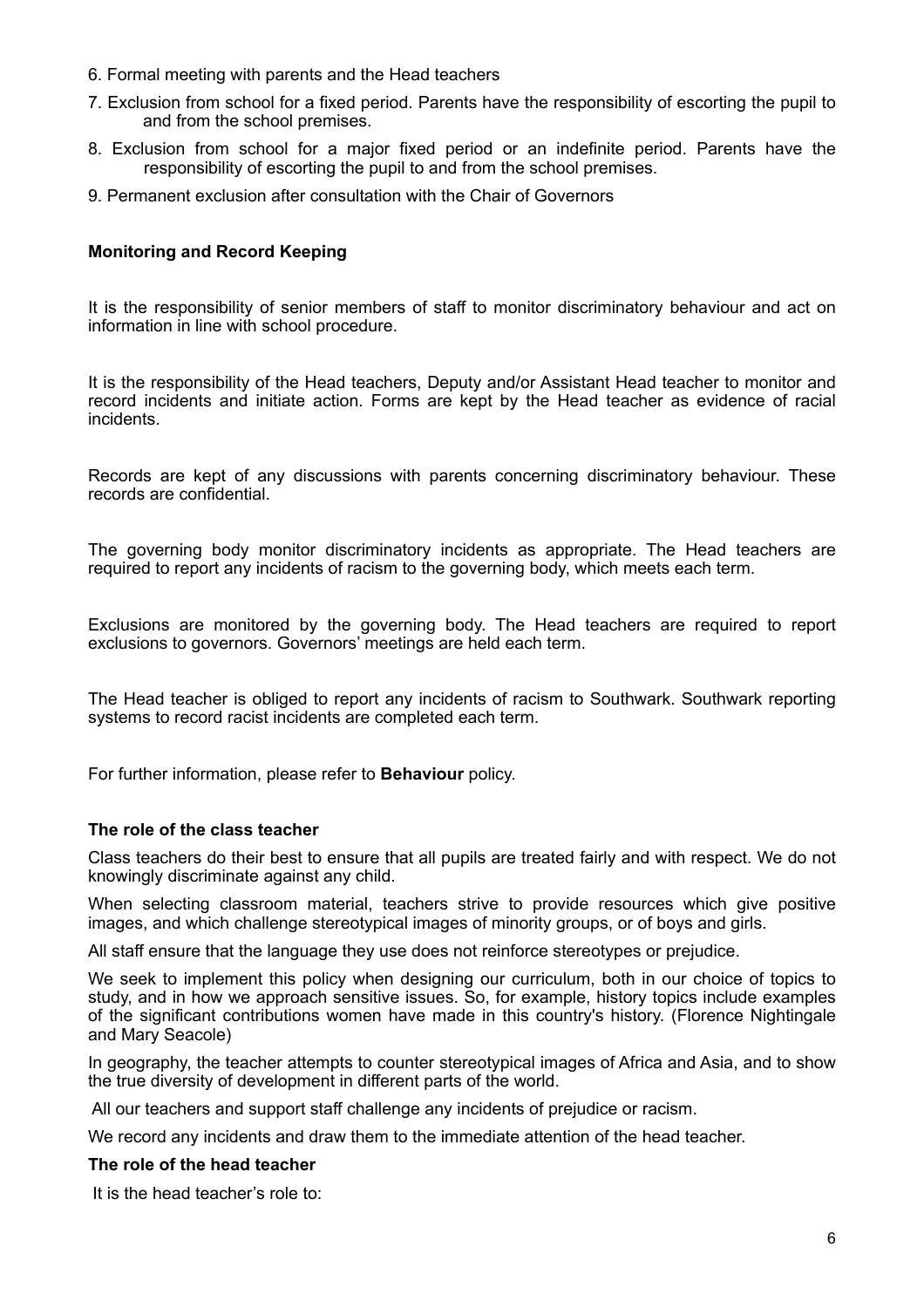-ensure that the school's policy on Equal Opportunities is implemented effectively;

- ensure that all staff are aware of the school policy on Equal Opportunities, and that teachers apply these guidelines fairly in all situations;

- ensure that all appointments panels give due regard to this policy, so that no one is discriminated against;

- promote the principle of equal opportunity when developing the curriculum for pupils, and in providing opportunities for professional development for staff;

-promote respect for other people in all aspects of school life; in school assemblies, for example, respect for other people is a regular theme, it is one of our three key rules at Boutcher CE School.

-manage all incidents of unfair treatment, and any racist incidents, with due seriousness, and in line with this policy.

#### **The role of governors**

 In this policy statement, the governing body has set out its commitment to equal opportunities and accessibility, and it will continue to do all it can to ensure that all members of the school community are treated both fairly and equally.

The governing body analyses and evaluates a range of school data. We check that all pupils are making the best possible progress and that no group of pupils is underachieving.

To do this we monitor:

-admissions;

-Boutcher CE School Equal Opportunities & Accessibility Policy

-attainment;

-exclusions;

-rewards and sanctions;

-parents' and pupils' questionnaires.

The governing body seeks to ensure that people from the 'protected groups' as defined by The Equality Act 2010 are not discriminated against when applying for jobs at our school.

The governors welcome all applications to join the school, whatever background or minority group a child may come from. (Although as a Church of England Primary School we follow a Christian faith selection process in accordance with our entry requirements)

 The governors take all reasonable steps to ensure that the school environment properly accommodates people with disabilities.

The governing body ensures that no child is discriminated against whilst in our school on account of their gender, religion or race. So, for example, all children have access to the full range of the curriculum, and regulations regarding school uniform will be applied equally to boys and girls. If a child's religion has a bearing on school uniform, then the school will deal with each case sensitively, and with respect for the child's cultural traditions.

#### **Monitoring and review**

 It is the responsibility of our governing body to monitor the effectiveness of this policy. The governors will therefore:

-monitor the progress of pupils from minority groups, comparing it with the progress made by other pupils in the school;

- monitor the staff appointment process, so that no one applying for a post at this school is discriminated against;

-require the headteacher to report to governors annually on the effectiveness of this policy;

-take into serious consideration any complaints from parents/carers, staff or pupils regarding equal opportunity;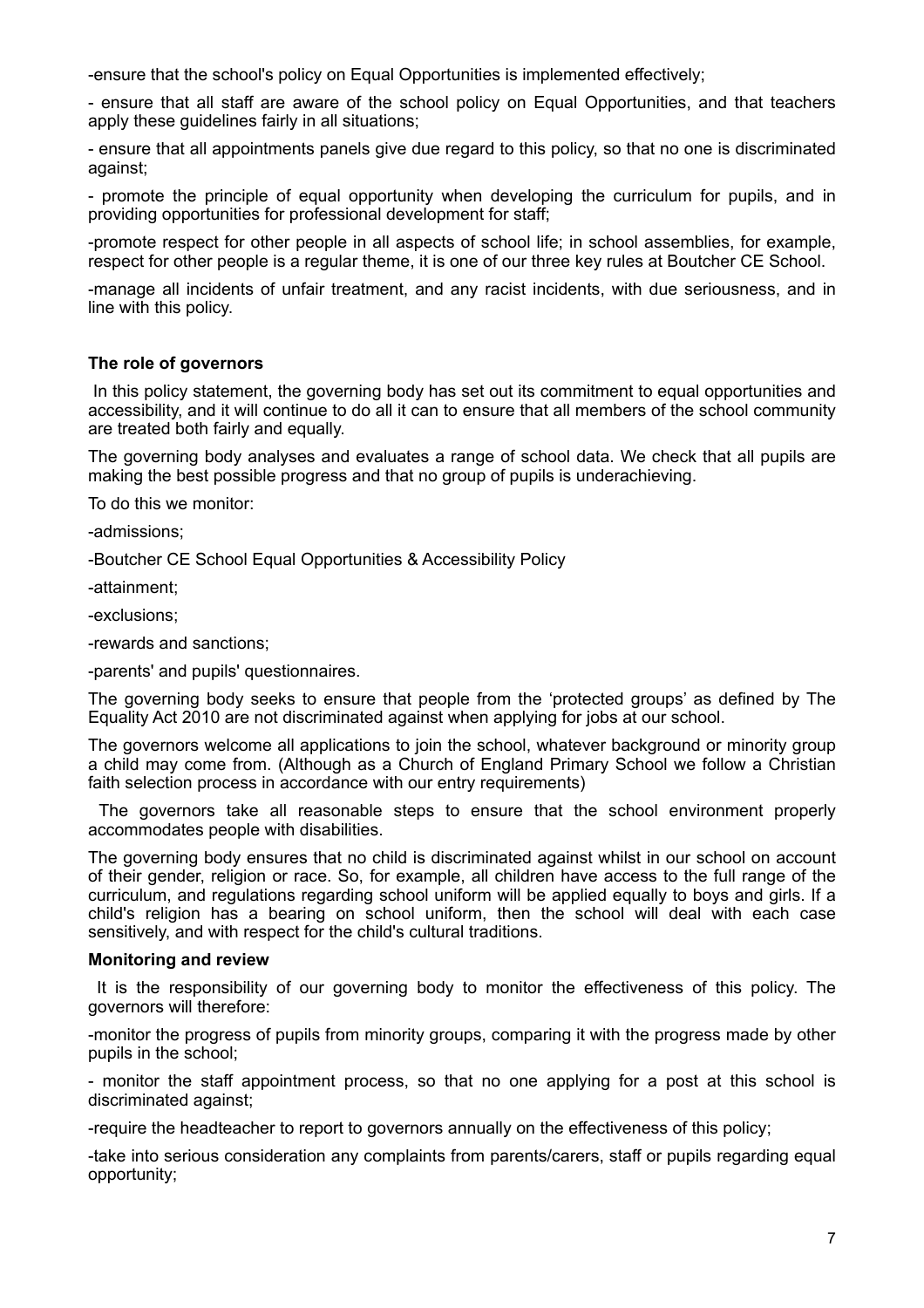- monitor the school's Behaviour Policy, and the numbers of exclusions, to make sure that pupils from minority groups are not unfairly treated.

This policy will be reviewed by the governing body every three years or sooner if it is considered necessary.

#### **Links and External Agencies**

- The Education Welfare and Attendance Service<br>• Southwark Support Services
- Southwark Support Services

Appendix 1: Equality information (updated December 2021) **Characteristics of the school population** 

**Gender** 

| Year           | <b>Males</b> | <b>Female</b><br>s | <b>Total</b> |
|----------------|--------------|--------------------|--------------|
| R              | 15           | 15                 | 30           |
| 1              | 12           | 20                 | 32           |
| $\overline{2}$ | 15           | 16                 | 31           |
| 3              | 12           | 19                 | 31           |
| 4              | 12           | 16                 | 28           |
| 5              | 13           | 15                 | 28           |
| 6              | 14           | 17                 | 31           |
| <b>Total</b>   | 93           | 118                | 211          |

#### **Pupil Premium Reception to year 6**